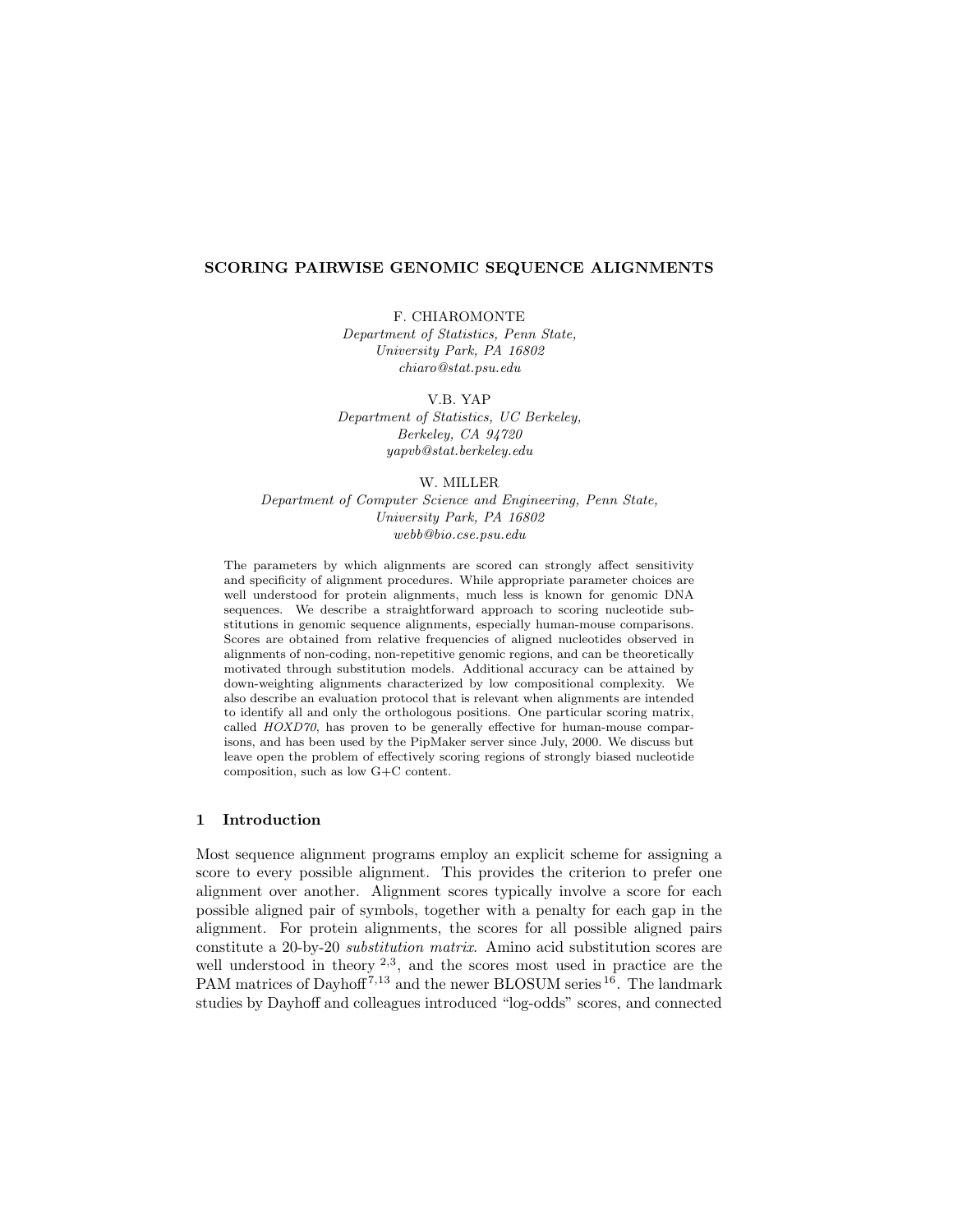the choice of a substitution matrix with the evolutionary distance separating two sequences.

Fewer papers have dealt with scoring schemes for alignments of DNA sequences <sup>27</sup>,<sup>6</sup> . A sophisticated scheme based on extensive analysis of evolutionary substitution patterns in human and rodent sequences was developed by Arian Smit, and used in the initial version of the PipMaker network server <sup>25</sup>. This scheme utilized non species-symmetric scores (a human A with a mouse C is not scored the same as a human C with a mouse A) to account for accelerated substitution rates in rodents  $20$ . Moreover, the scheme provides distinct scores for each of three ranges of G+C content (the percentage of letters that are either G or C) to account for dependence of patterns of nucleotide substitution on the latter<sup>11</sup>. We describe a simple log-odds technique for DNA substitution scores, reminiscent of the BLOSUM approach. Gap penalties are ignored.

A major issue in developing alignment software for genomic DNA sequences is experimental evaluation <sup>22</sup> . It is frequently difficult to tell which of two methods performs better in practice, in part because of the scarcity of data for which a "correct answer" is known, and in part because of disagreement on what a "correct answer" means. One may try to find protein-coding regions, regions with biologically relevant functions, or simply regions that can be reliably aligned. Perhaps the most attractive goal would be to align functional regions. However, there are very few large regions (indeed, probably none) of mammalian genomic sequence where all functional segments are known, which makes it difficult or impossible to reliably measure a program's success at attaining this ideal.

A more accessible goal is to align all detectably orthologous positions (nucleotide pairs derived from the same position in the most recent common ancestral species by substitution events). Functional regions may then be identified by other programs searching the resulting alignment for segments with special properties, such as particularly high levels of conservation <sup>30</sup>. The *blastz* alignment program used by PipMaker  $^{25}$  takes this approach. We give a protocol for evaluating alignment software of this sort.

### 2 Substitution Scores

Following a common approach in protein alignment, we determine nucleotide substitution scores by identifying a set of trusted aligned symbol pairs and using log-odd-ratios <sup>8</sup> . To find a "training set" of nucleotide pairs, i.e., the columns of trusted alignments, we align human and mouse sequences on a pre-selected human region, using a very simple alignment program and scoring scheme. We start by deleting from the human region all interspersed re-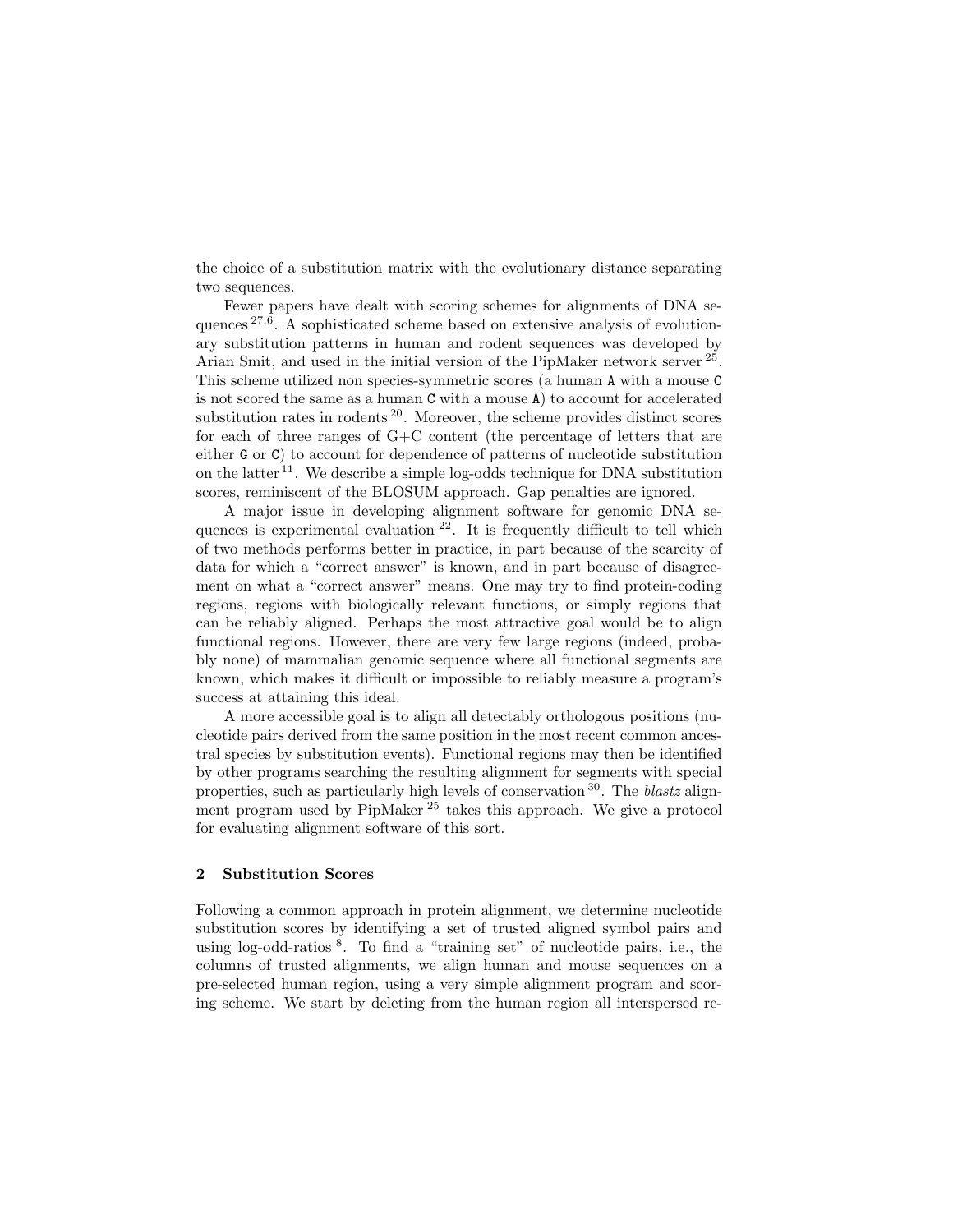peats and low-complexity regions, as determined by the RepeatMasker program (Smit and Green, unpublished) with default settings, and all annotated protein-coding segments. The reduced human sequence is then aligned with the full mouse sequence using a variant of the *blast* program  $1,24$ . Alignments are scored by match  $= 1$ , mismatch  $= -1$ , and we retain only the matched segments that occur in the same order and orientation in both species. The program computes only gap-free alignments, commonly called high-scoring segment pairs.

Using the resulting training set, we apply the algorithm of Figure 1. Gapfree alignments in which nucleotide identity exceeds  $max\_pot = 70\%$  (say) are discarded, so as to exclude strongly conserved portions from our analysis. (This is the step most reminiscent of the BLOSUM approach.) The hope is to accurately model moderately conserved regions, with the belief that strongly conserved ones can be found with any approach.

#### global int  $n1(1..4), n2(1..4), m(1..4, 1..4)$  (initially all zeros)

```
for each gap-free local alignment do
    if the percent identity \leq max pct then
        for each column, x-over-y, of the alignment do
            \text{observe}(x,y)npairs \leftarrow n1(A) + n1(C) + n1(G) + n1(T)for x \in \{A, C, G, T\} do
   q1(x) \leftarrow n1(x)/npairsq2(x) \leftarrow n2(x)/npairsfor y \in \{A, C, G, T\} do
       p(x,y) \leftarrow m(x,y)/npairsfor x \in \{A, C, G, T\} do
    for y \in \{A, C, G, T\} do
        s(x, y) \leftarrow \log\left(\frac{p(x, y)}{q_1(x) \times q_2(y)}\right) (scale so largest entry is 100)
procedure observe(x,y)\text{infer}(x, y)\text{infer}(compl(x), compl(y)) (for strand symmetry)<br>infer(y, x) (for species symmetry)
                                                   (for species symmetry)
    \inf_{x \in \mathcal{X}} \{ c \in \mathcal{X} \} (for strand and species symmetry)
procedure \text{infer}(x,y)m(x, y) \leftarrow m(x, y) + 1n1(x) \leftarrow n1(x) + 1n2(y) \leftarrow n2(y) + 1
```
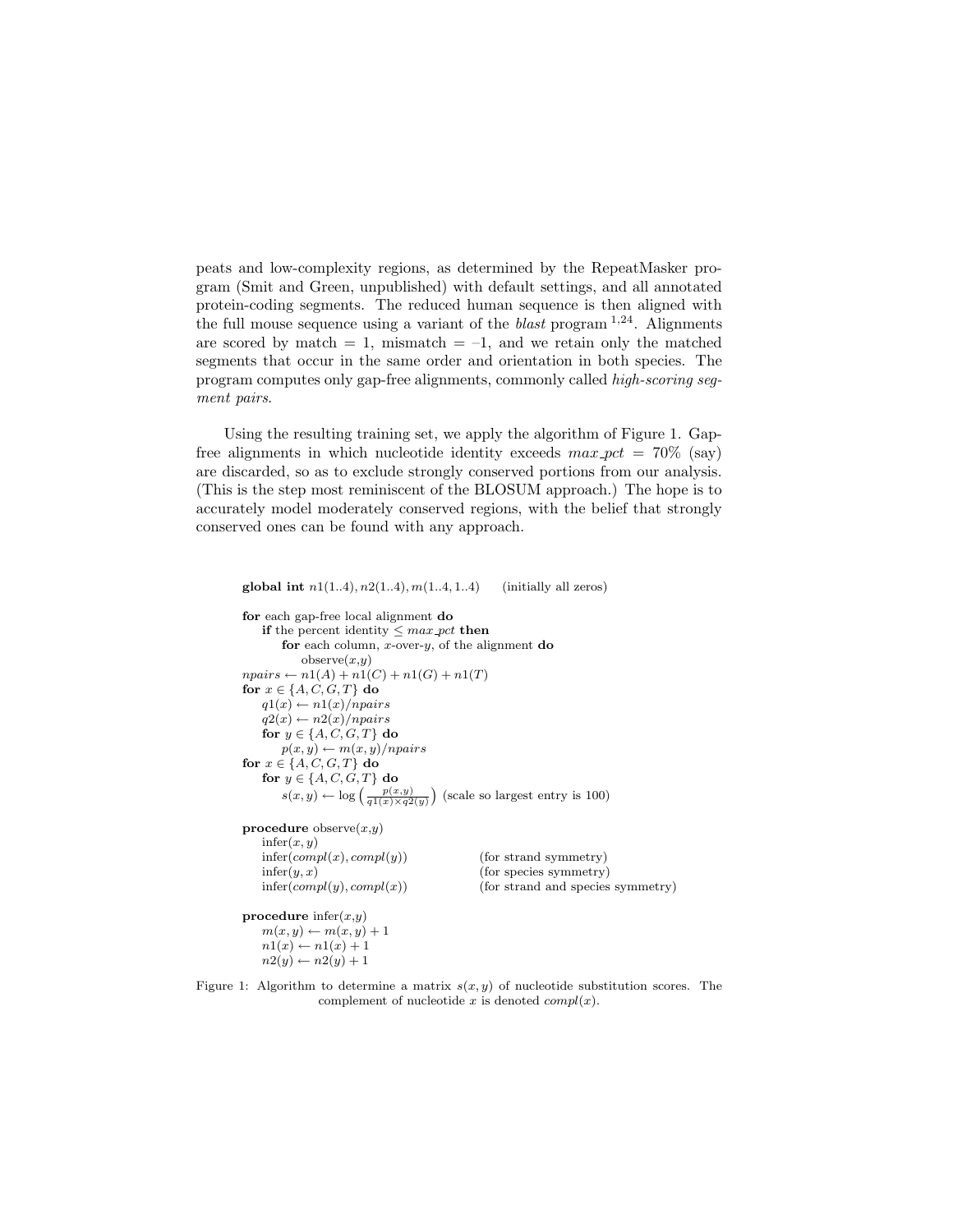The score of the alignment column x-over- $y$  is the log of an "odds ratio"

$$
s(x,y) = \log\left(\frac{p(x,y)}{q_1(x)q_2(y)}\right) \tag{1}
$$

where  $p(x, y)$  is the frequency of x-over-y in the training set, expressed as a fraction of the observed aligned pairs, and  $q_1(x)$  and  $q_2(y)$  denote the background frequencies of nucleotides  $x$  and  $y$  as the upper and lower components (resp.) of those same pairs. Frequencies actually include also aligned pairs "inferred" from the observed ones. For each x-over-y, we infer  $compl(x)$ -over- $compl(y)$ , where compl denotes nucleotide complement (so  $compl(A) = T$ ). This makes the scores strand symmetric, i.e., invariant under reverse complementation of the two sequences. Moreover, for each x-over- $\eta$  we infer  $\eta$ -over- $x$ . This makes the scores species symmetric  $(s(x, y) = s(y, x))$  so that the same matrix can be used for human-mouse and mouse-human alignment, but the algorithm in Figure 1 can be used to compute two asymmetric matrices deleting the statements enforcing symmetry from the observe procedure. In applications, we find that species symmetric matrices work about as well as asymmetric ones (see Section 4). To permit use of integer arithmetic, we normalize the scores  $s(x, y)$  so that the largest is 100, then round to the nearest integer.

Here we give substitution matrices calculated on three different humanmouse training sets. The regions were chosen to approximately span the range of G+C content seen in the human genome. In all three cases,  $max\_pot$  was set to 70%.

| $CFTR9$ matrix |                               |       |       |        | HOXD matrix |        |              |        | hum16pter $10$ matrix |        |        |        |
|----------------|-------------------------------|-------|-------|--------|-------------|--------|--------------|--------|-----------------------|--------|--------|--------|
|                | $37.4\% \text{ G} + \text{C}$ |       |       |        |             |        | $47.5\%$ G+C |        | 53.7% G+C             |        |        |        |
|                |                               |       |       | T      |             |        |              | T      |                       |        |        | T      |
| $\overline{A}$ | 67                            | -96   | $-20$ | $-117$ | 91          | $-114$ | $-31$        | $-123$ | 100                   | $-123$ | $-28$  | $-109$ |
|                | $-96$                         | 100   | $-79$ | $-20$  | $-114$      | 100    | $-125$       | $-31$  | $-123$                | 91     | $-140$ | $-28$  |
| G              | $-20$                         | $-79$ | 100   | $-96$  | $-31$       | $-125$ | 100          | $-114$ | $-28$                 | $-140$ | 91     | $-123$ |
|                | $-117$                        | $-20$ | $-96$ | 67     | $-123$      | $-31$  | $-114$       | 91     | $-109$                | $-28$  | $-123$ | 100    |

Any of these matrices can then be used in the traditional way: to evaluate the relative likelihood that a gap-free alignment correctly matches related sequences, as opposed to unrelated ones, we read its column scores off the matrix, and add them together.

One possible refinement of this approach would be to compute a custom matrix each time sequences are aligned; that is, derive the training set from the region undergoing alignment itself. This could be easily and efficiently implemented within many existing alignment programs. For instance, the blastz program used by PipMaker operates in three phases, similar to those of the gapped *blast* program<sup>4</sup>: (1) find short exact matches, (2) determine ungapped extensions of the exact matches, (3) for sufficiently high-scoring ungapped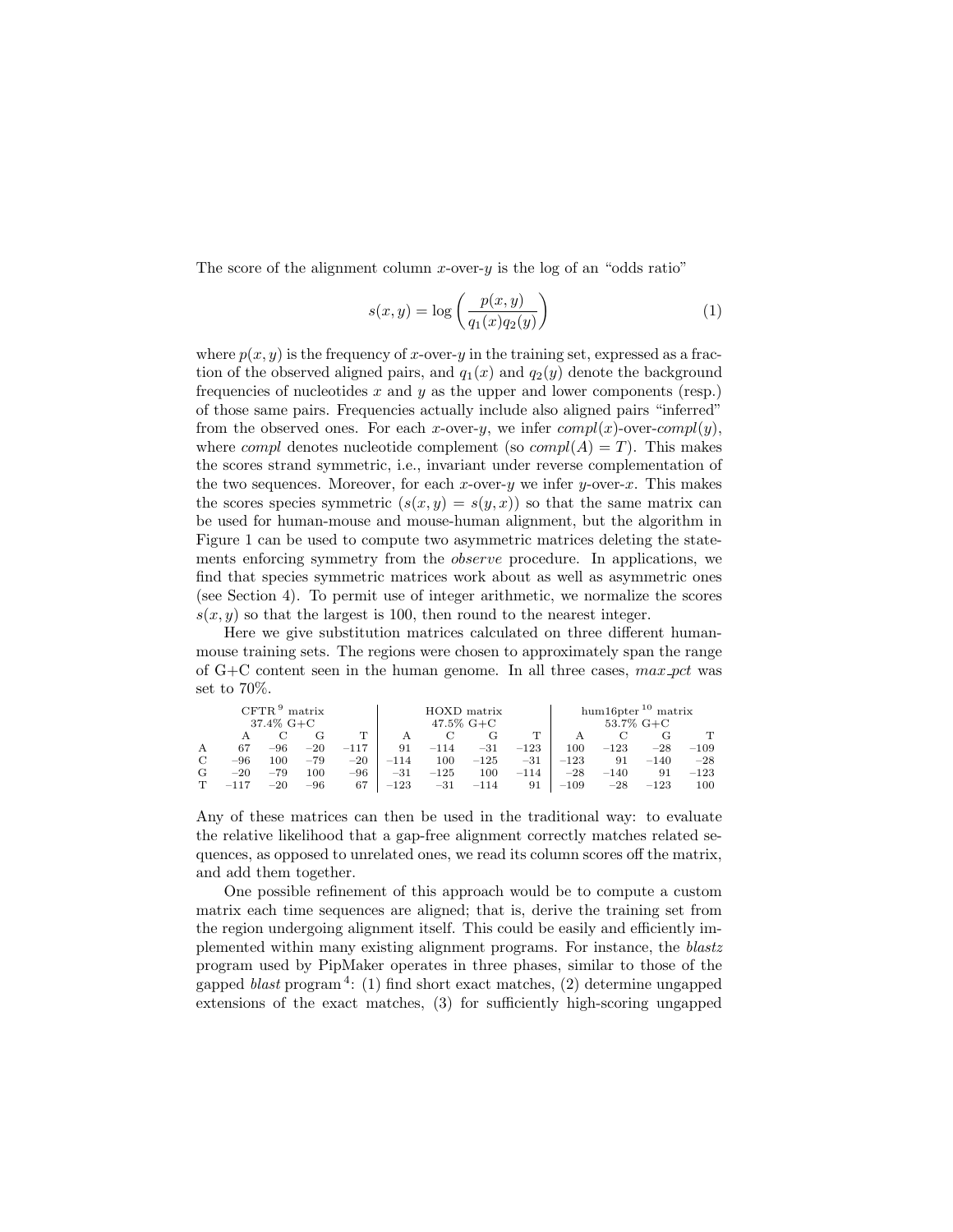matches, compute alignments allowing for gaps. Step (2) is relatively inexpensive, typically taking about 10% of the execution time. An initial set of ungapped alignments can be computed with generic substitution scores and used as described above to determine a locus-specific scoring matrix. Then phase (3), perhaps preceded by an iteration of phase (2), can utilize the customized scores. One might even consider several iterations of phase (2) and re-computation of substitution scores.

Another possible refinement of our approach would be to segment long genomic regions undergoing alignment into relatively homogeneous subregions (e.g., with respect to G+C content or, more directly, with respect to patterns of substitution frequencies) and use different substitution matrices in each subregion. Lastly, our approach could be generalized to the estimation of 16-by-16 matrices accounting for dependence of nucleotide substitution on adjacent nucleotides (e.g. CG tending to become TG or CA, and other similar  $\text{effects}^{17}$ . Precedent for this can be found also in protein sequence alignment, with 400-by-400 substitution matrices <sup>14</sup>.

#### 2.1 Modeling substitution

An alternative method of deriving substitution scores from a training region is to view its gap-free alignments as independent realizations of a reversible time-continuous Markov chain. This models the substitution process linking the segments of each gap-free alignment through a common ancestral segment. The process is characterized by a 4 by 4 rate matrix calibrated to produce on average 1% substitutions per unit time, and the segments of each gapfree alignment are separated by an alignment-specific divergence time, which roughly corresponds to the percent identity. Thus, a unique process is viewed as generating alignments with different degrees of identity through different divergence times.

Numerical maximization of the likelihood function of this model provides estimates of the rate matrix, say Q, and of the divergence times, say  $t_{\ell}$ ,  $\ell =$  $1, 2, \ldots$  Q can be used to estimate frequencies and background frequencies for a generic divergence time t as:

$$
p_t(x, y) = \pi(x) \exp\{Q(x, y)t\}
$$
  
\n
$$
q_{1,t}(x) = \sum_y p_t(x, y) = \pi(x) \qquad q_{2,t}(y) = \sum_x p_t(x, y) = \pi(y)
$$
\n(2)

where  $\exp\{Q(x, y)t\}$  estimates the chance of y substituting x over t time units, and  $\pi(x)$ ,  $x = A$ , C, G, T the chance of x in the stationary distribution of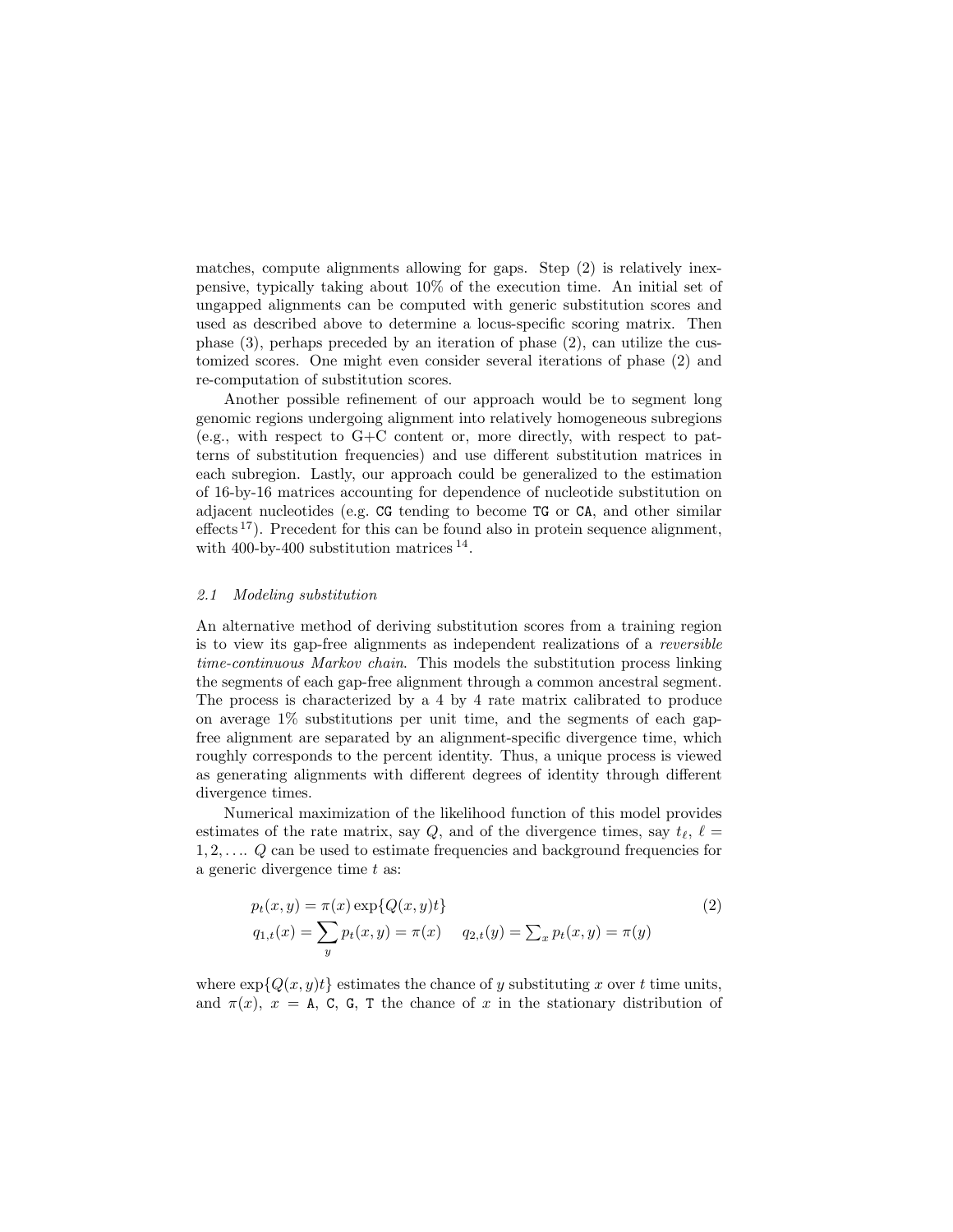the process. Using these quantities in equation  $(1)$ , we can compute a tdependent scoring matrix  $s_t(x, y)$ . Although we could produce alignmentspecific substitution matrices setting  $t = t_{\ell}$ , we produce a single matrix from the training region as follows. The frequencies  $p(x, y)$  from the algorithm in Figure 1, considered as a whole, define a rate matrix  $\overline{Q}$  and an "overall" divergence time  $\bar{t}$ . Setting  $t = \bar{t}$  in equation (2) we obtain frequencies  $p_{\bar{t}}(x, y)$ ,  $q_{1,\bar{t}}(x), q_{2,\bar{t}}(y)$ , and scores  $s_{\bar{t}}(x, y)$ . Thus, when comparing these scores with the  $s(x, y)$  obtained directly from  $p(x, y)$ ,  $q_1(x)$ ,  $q_2(y)$ , we are actually comparing two rate matrices, Q and Q, using the same divergence time  $\bar{t}$ .

If we restrict attention to gap-free alignments with percent identity  $\leq 70\%$ , numerical likelihood maximization of the reversible Markov chain model on the CFTR, HOXD and hum16pter training regions gives scoring matrices practically indistinguishable from the ones generated by the algorithm in Figure 1, and lends a strong theoretical motivation to this simple procedure.

### 2.2 Score adjustment for low-complexity regions

Whatever the selected training regions and estimation procedures, the log-odds score contribution  $s(x, y)$  of a pair x-over-y observed in the regions undergoing alignment is high if the pair occurs more often than by chance in the training data. But the compositional complexity of the regions under alignment may differ substantially from that of the training data. In particular, low compositional complexity in the regions under alignment may increase chance occurrence of pairs that are relatively rare in the training data, and hence misleadingly inflate the scores of some gap-free alignments.

A simple approach to adjust for such an effect is to multiply the score of each gap-free alignment  $\ell$  by the relative entropy characterizing its top segment:

$$
H(\ell) = \frac{-\sum_{x} q_{1,\ell}(x) \log q_{1,\ell}(x)}{\log 4}
$$

where  $q_{1,\ell}(x), x = A, C, G, T$ , are the background frequencies in the top segment.

As  $H(\ell)$  ranges in [0, 1], this adjustment achieves the desired effect of downweighting misleadingly high scoring alignments (the fact that it works counterintuitively for low scoring ones  $-$  e.g., an alignment with negative score will have a lower adjusted score the higher its relative entropy – is inconsequential).

Since all the substitution matrices we are considering have positive entries only along the main diagonal, a high scoring alignment  $\ell$  will have an abundance of matches: the alignment frequencies  $p_{\ell}(x, y)$  will be largely concentrated on x-over-x pairs, and very small on mismatches;  $p_{\ell}(x, y), x \neq y$ .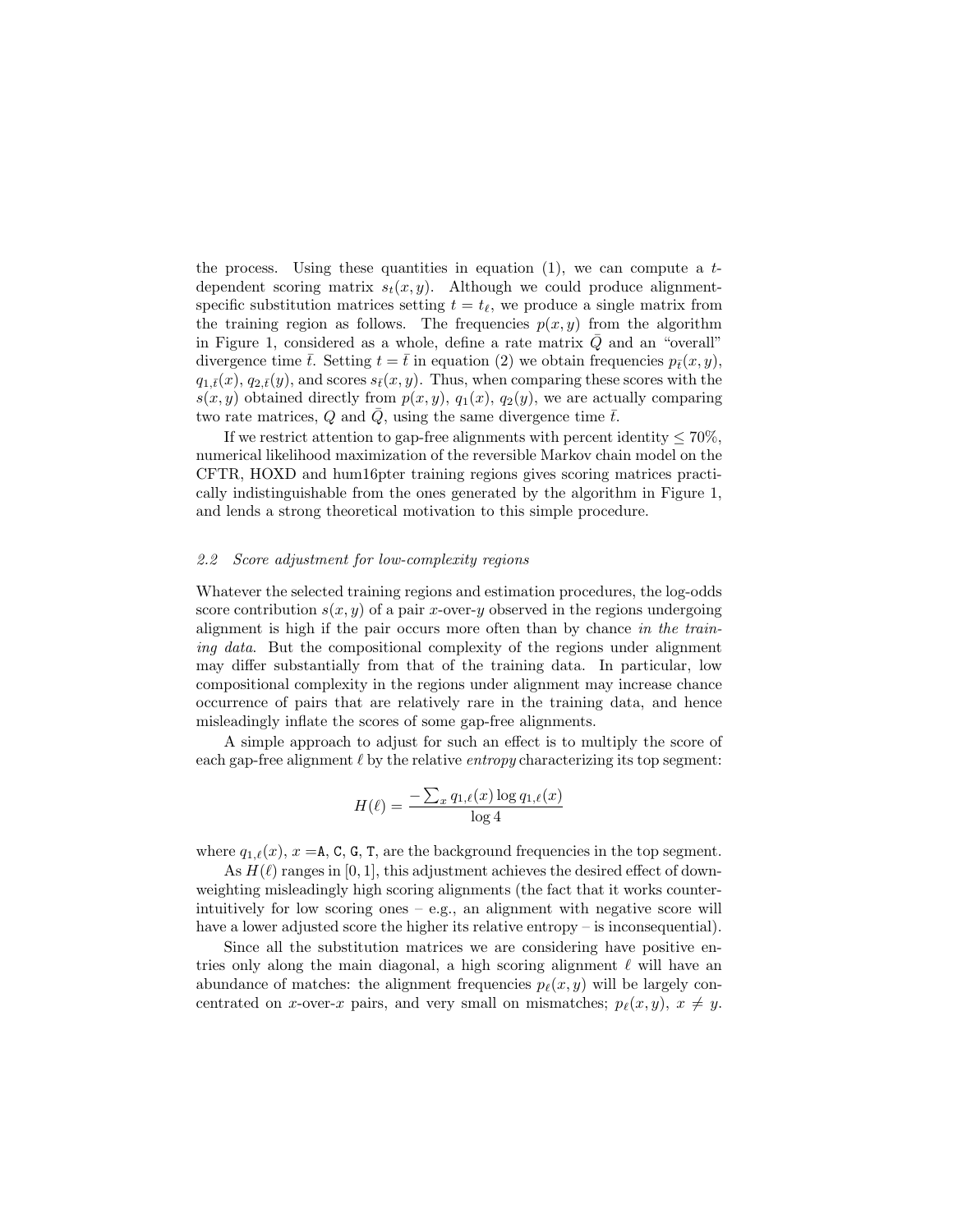Consequently

$$
-\sum_{x} q_{1,\ell}(x) \log q_{1,\ell}(x) \approx \sum_{x,y} p_{\ell}(x,y) \log \left( \frac{p_{\ell}(x,y)}{q_{1,\ell}(x) q_{2,\ell}(y)} \right)
$$

so that adjusting the score of a high scoring alignment by  $H(\ell)$  is approximately the same as adjusting it by its relative expected quantity of information. The expected quantity of information benchmarks pair occurrences in  $\ell$  against the background frequencies of  $\ell$  itself, so it can be interpreted as the "score of an alignment against itself": alignments that score high against the training set will be down-weighted if they score poorly against themselves. Although it is possible, in principle, to use directly the expected quantity of information instead of the entropy, the latter has the advantage of involving computations on only one of the sequences undergoing alignment.

### 3 Evaluation Procedure

We now describe a simple protocol for evaluating alignment software and substitution scores with respect to the goal of aligning orthologous positions.

Orthologous human and mouse genomic regions believed to be free of largescale rearrangements such as gene duplications (small inversions shouldn't matter) differ due to nucleotide substitutions, small-scale insertions/deletions, and insertion of interspersed repeats. When the regions are aligned, the true matches appear along a diagonal path in the dot-plot, with spurious matches off the diagonal. To a first approximation, paired nucleotides on that path can be considered correct, and paired nucleotides off the path incorrect, treating overlapping alignment with some care. (The path can be determined by any of several methods  $31,32$ .)

We again used the primitive *blast* program<sup>24</sup> for gap-free alignments. With each of a variety of scoring schemes, we determined the gap-free alignments that scored above various thresholds (denoted  $K$  below), then divided the aligned nucleotide pairs into correct (for the maximal chain of properly ordered matches) and incorrect (all other matches).

For instance, aligning the human CD4 region and its known mouse ortholog using the HOXD matrix (which might more properly be called HOXD70, to emphasize dependence on  $max{\text{-}pct} = 70\%)$ , we obtain the two dot-plots in Figure 2. The left panel shows alignments scoring at least 2000, and the right one those scoring above 3000. Note that increasing the threshold substantially reduces the number of spurious matches (off-diagonal), but at the cost of slightly reducing the number of putatively correct matches (on the diagonal path), a typical sensitivity-specificity tradeoff.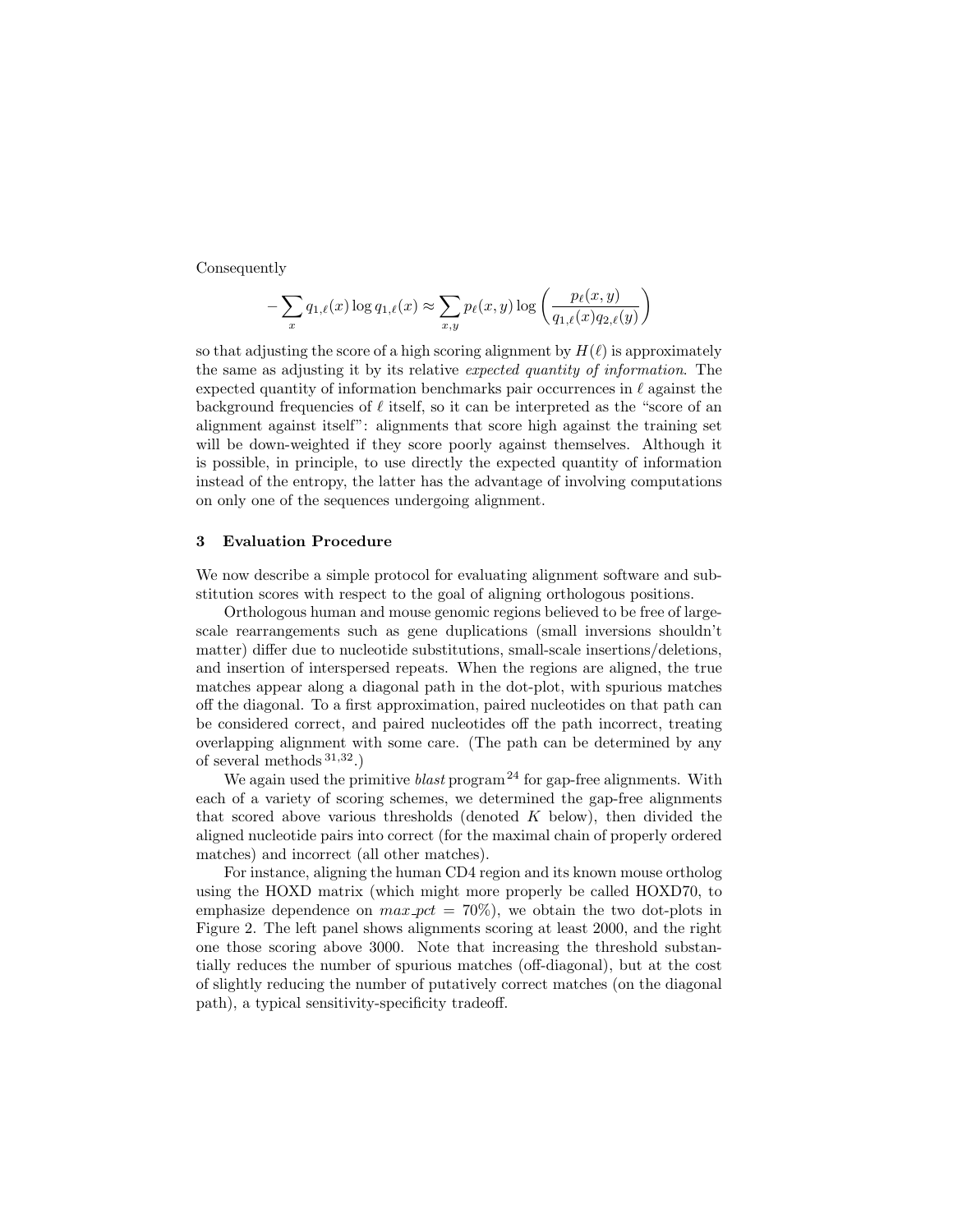

Figure 2: Dot-plots for alignments of the human and mouse CD4 loci using the HOXD matrix, for  $K = 2000$  (left) and  $K = 3000$  (right).

Using CD4 as our test region, the following table reports exact counts of correct and incorrect nucleotide pairs for four different scoring schemes, at six different threshold  $K$  levels - the last column refers to the HOXD matrix with subsequent entropy adjustment of alignment scores.

|    | unit $(\pm 1)$ |       |      | hum16pter |       |      | HOXD  |       | $HOXD+entropy$ |       |       |
|----|----------------|-------|------|-----------|-------|------|-------|-------|----------------|-------|-------|
| К  | right          | wrong | К    | right     | wrong | К    | right | wrong | К              | right | wrong |
| 20 | 47751          | 7942  | 2000 | 52919     | 12230 | 2000 | 53021 | 10007 | 1800           | 54054 | 5863  |
| 22 | 45862          | 1690  | 2200 | 50544     | 4526  | 2200 | 50468 | 3084  | 2000           | 51646 | 1799  |
| 24 | 43378          | 495   | 2400 | 48370     | 2017  | 2400 | 48246 | 941   | 2200           | 49480 | 540   |
| 26 | 41614          | 378   | 2600 | 46403     | 870   | 2600 | 46416 | 697   | 2400           | 46997 | 277   |
| 28 | 40227          | 252   | 2800 | 44326     | 204   | 2800 | 44794 | 272   | 2600           | 45625 | 65    |
| 30 | 38970          | 34    | 3000 | 42675     | 65    | 3000 | 43126 | 101   | 2800           | 43890 | 65    |

The six K levels considered for each scheme are different because of the different maximal value of a one-column score. This is 1 for the unit matrix, 100 for the hum16pter and HOXD matrices, and about 90 after correcting HOXD scores for entropy. Thus, the rows of the table are comparable, with threshold levels corresponding to maximal scoring contiguous matches of length 20, 22, 24, etc. The same information is summarized in Figure 3, plotting correct versus incorrect counts for each scoring scheme, at the various threshold levels.

The unit matrix lies well below all others, at all threshold levels. Among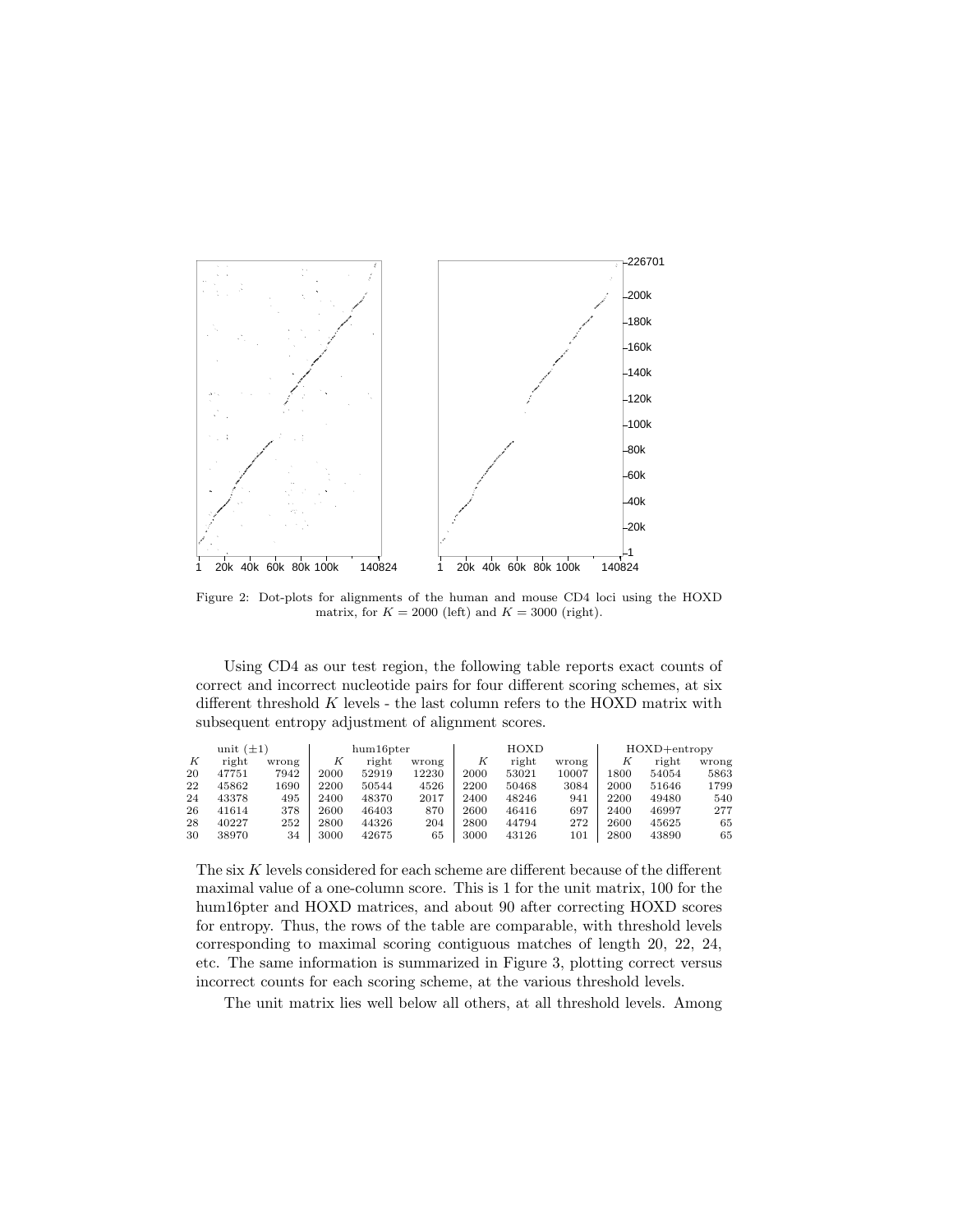

Figure 3: Correct vs. incorrect matches for human-mouse alignments of the CD4 region. Each curve corresponds to a scoring scheme, and comprises six threshold levels.

the non-unit schemes, the HOXD matrix with entropy adjustment is uniformly better, and more markedly so at low threshold levels. The HOXD and hum16pter matrices have comparable performances for high thresholds, but at low thresholds HOXD reduces the number of "false positives" with respect to the hum16pter. Thus, HOXD performs better despite originating from a region with G+C content less like that of CD4.

In addition to inspecting graphs like those described above, we summarized the comparison of two scoring schemes at a genomic locus with a single number, as follows. Consider a first scheme, say the HOXD matrix. We focus on "corner thresholds", i.e. thresholds that, if decreased by 1, produce a strictly larger number of incorrect matches. These are the relevant values because any noncorner K would be automatically discarded in favor of  $K - 1$ , producing the same number of incorrectly aligned nucleotides and a larger or equal number of correctly aligned ones. For instance, at the CD4 locus, the HOXD matrix with  $K = 2433$  gives 48796 correct versus 991 incorrect matches, while passing to  $K = 2432$  gives 48796 versus 1047. Thus  $K = 2433$  is a corner threshold for the HOXD matrix when aligning our CD4 sequences.

A second scoring scheme can then be compared to HOXD on its corner thresholds; exploring thresholds at which a second scoring matrix applied to CD4 produces about 1000 incorrect matches, we found 47001 correct versus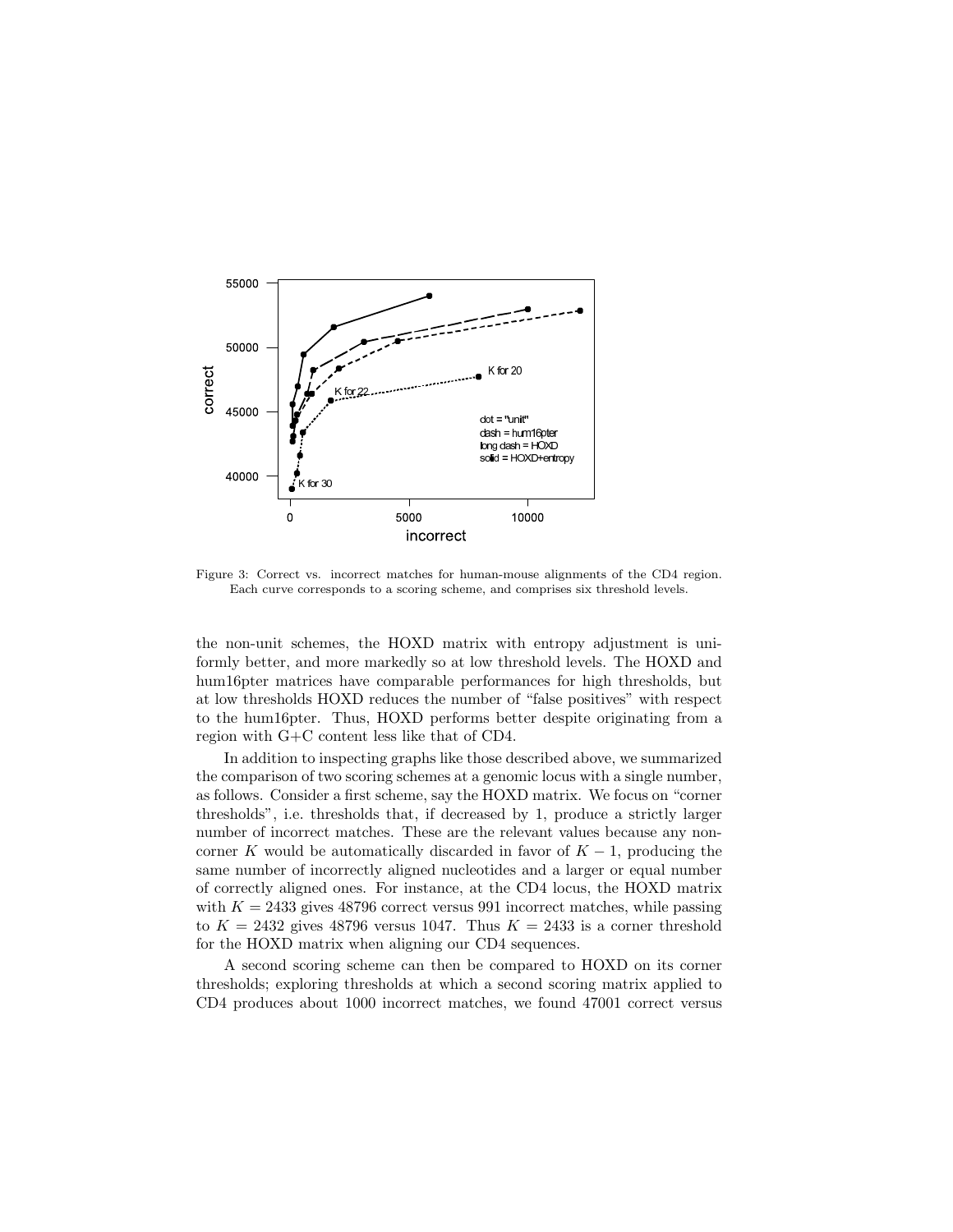1106 incorrect at threshold 2350, and 46876 versus 981 at threshold 2351. Thus, at this corner, the HOXD matrix identifies about 1800-1900 more correct nucleotides for the same cost. We have software that performs this inspection at each corner threshold, and reports won-lost-tie counts. The won/lost ratio provides a single quantity to summarize the relative performance of two scoring schemes at a given genomic locus.

## 4 Experimental Results

We compared the HOXD matrix to eight other matrices, and to HOXD with the correction for entropy. The table below provides won/loss ratios on HOXD corner thresholds for nine genomic regions, each named for a gene that it contains – we always deleted interspersed and simple repeats from the human sequence (RepeatMasker with default settings). HOXD was superior on each comparison with a ratio larger than 1.

The table's second column gives the region's G+C content. Columns 3 and 4 refer to match/mismatch matrices; the unit matrix, and a match  $= 19$ , mismatch  $= -16$  matrix suggested on theoretical grounds by Stephen Altschul as being the most appropriate match/mismatch choice for human-rodent comparisons. Columns 5 and 6 refer to the hum16pter and CFTR matrices. Then come three matrices proposed by Arian Smit for human-mouse comparisons in genomic regions of approximately  $37\%$ ,  $43\%$  and  $50\%$  G+C content, respectively. The next-to-last column refers to an asymmetric version of the HOXD matrix, computed removing species and strand symmetrization from the algorithm in Fig. 1. Last comes the HOXD matrix with entropy adjustment.

| Region                   | $%G+C$ | $\pm 1$  | $\frac{+19}{-16}$ | 16pt | <b>CFTR</b> | S37      | S <sub>43</sub> | S50      | asym     | entro |
|--------------------------|--------|----------|-------------------|------|-------------|----------|-----------------|----------|----------|-------|
| MYO15 <sup>21</sup>      | 55.1   | $\infty$ | $\infty$          | 1.75 | 2.06        | 0.11     | 0.0             | 0.0      | 0.122    | 0.26  |
| $CD4^5$                  | 51.1   | $\infty$ | 83.0              | 15.8 | $\infty$    | $\infty$ | 2.42            | 11.0     | $\infty$ | 0.0   |
| MECP2 <sup>28</sup>      | 48.6   | $\infty$ | $\infty$          | 13.3 | $\infty$    | $\infty$ | 4.2             | $\infty$ | 0.23     | 0.30  |
| CECR <sup>12</sup>       | 47.3   | 30.0     | 9.3               | 19.7 | 14.5        | 11.4     | 6.6             | 5.9      | 3.3      | 0.051 |
| $SCL$ <sup>15</sup>      | 46.4   | 2.0      | $1.2\,$           | 5.2  | $\infty$    | 7.3      | $\infty$        | $\infty$ | 0.79     | 0.85  |
| BTK <sup>23</sup>        | 43.2   | $\infty$ | 0.87              | 13.0 | 1.54        | 5.5      | 13.0            | 13.0     | 6.0      | 0.4   |
| $\mathrm{Mnd2}\,{}^{18}$ | 41.4   | 11.0     | 0.50              | 12.0 | $\infty$    | $\infty$ | 12.0            | 12.0     | 12.0     | 0.083 |
| FHIT $^{26}$             | 38.4   | $\infty$ | 58.0              | 2.58 | $\infty$    | 117.0    | 18.7            | 117.0    | 0.24     | 0.035 |
| SNCA <sup>29</sup>       | 36.3   | $\infty$ | $\infty$          | 1.3  | $\infty$    | $\infty$ | 0.28            | 0.53     | 1.0      | 0.0   |

These results allow us to draw some conclusions, and identify some open questions. Match/mismatch scores, which ignore the higher probability of transitions (conversion between A and G, or between C and T)) with respect to transversions (any other nucleotide substitution), can be substantially improved upon: The HOXD matrix does distinctly better than the unit matrix on all test regions, and better than the  $+19/-16$  matrix on most. Another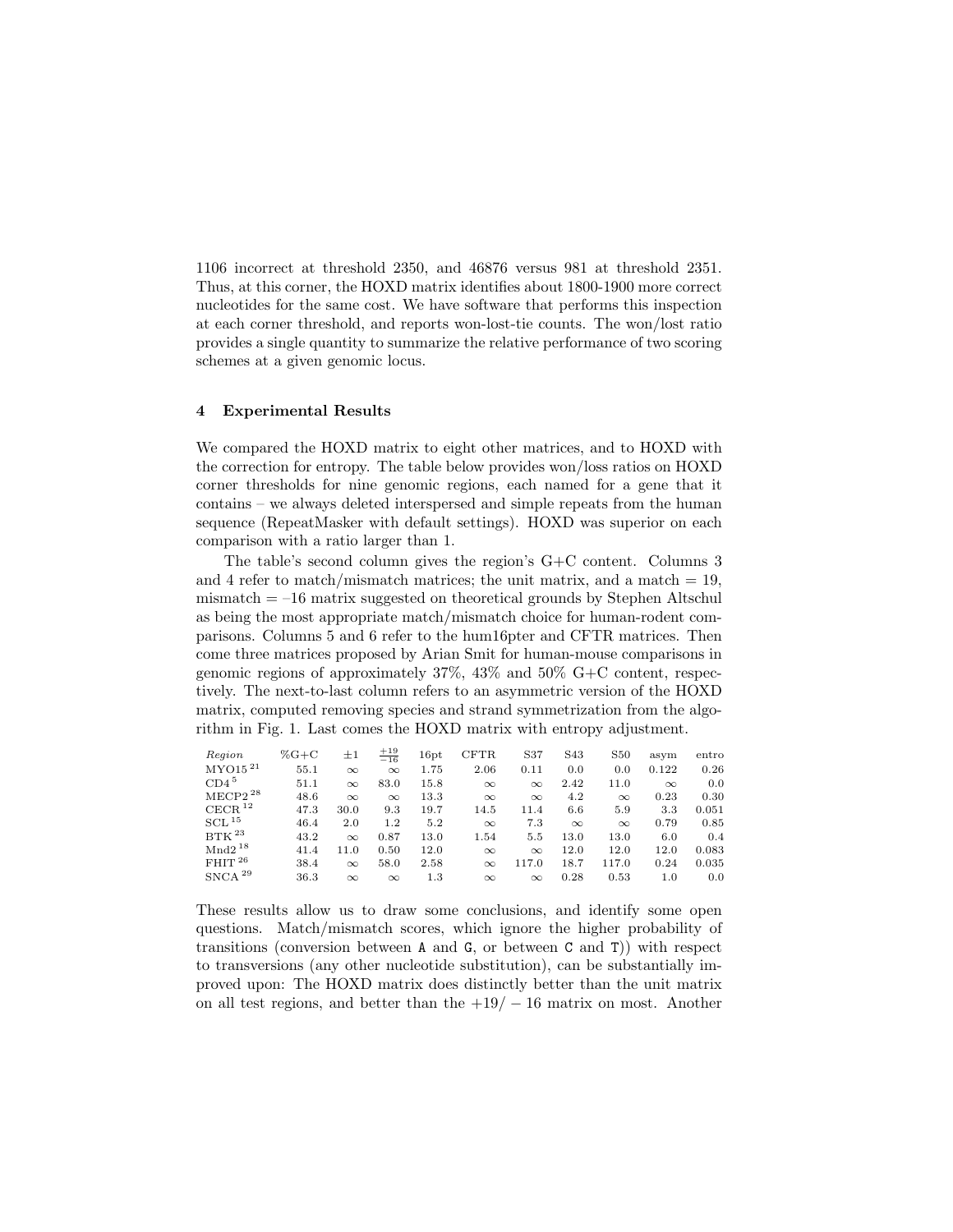clear point is that our simple approach to down-weighting low-complexity regions improves performance: HOXD with entropy correction does distinctly better than HOXD itself on all regions.

Certain ambiguities remain. The asymmetric version of HOXD does better than HOXD on some regions, but worse on others, and the performance does not appear to be related to  $G+C$  content. HOXD does better than hum16pter on all regions, including those with high G+C, and better than CFTR on all regions, including those with low G+C. Similarly, HOXD does better than S37 on low G+C regions, better than S43 on medium G+C regions, and better than S50 on all high G+C regions except the most extreme, MYO15. On this region, though, all S matrices do better than HOXD. The lowest G+C region SNCA provides another seemingly paradoxical situation, since S43 and S50 do better than HOXD while S37 does worse.

Figure 3 shows how, on the CD4 test region, HOXD reduces the number of "false positives" with respect to hum16pter. While computing the won/loss ratio for the HOX–CFTR comparison on the FHIT test region, we observed that "false positives" identified by CFTR tended to have nucleotide composition different from that of "true positives" and of FHIT as a whole. For instance, at one threshold we obtained A:31.7%, C:18.2%, G: 19.1%, T: 31.0% for correct, and A: 39.7%, C:10.8%, G:34.0%, T:15.4% for incorrect alignments.

Excluding its own asymmetric and entropy corrected versions, the HOXD matrix wins 56 out of 63 comparisons. As reported by Lander et al.  $^{19}$  (p.883), the HOX clusters are characterized by the lowest density of interspersed repeats in the human genome, making correct local alignments relatively easy to produce, even in segments with nucleotide identity below 70%. Moreover, the alignment-specific divergence times estimated with our reversible Markov chain model do not present a sizeable correlation with alignment-specific  $G+C$ content within HOXD (the correlation coefficient is 0.013, compared to 0.242 in hum16pter and −0.593 in CFTR). These factors and others may explain why local alignments from the HOXD region provide particularly effective training data for computing a single log-odds score matrix that performs well in a variety of contexts.

However, several aspects of our analysis strongly suggest that further improvements in scoring genomic DNA sequence alignments will likely be generated by exploiting G+C content and other local compositional properties.

## Acknowledgments

Stephen Altschul suggested the  $+19/-16$  match/mismatch matrix and David Haussler made several helpful recommendations. Our work was supported by